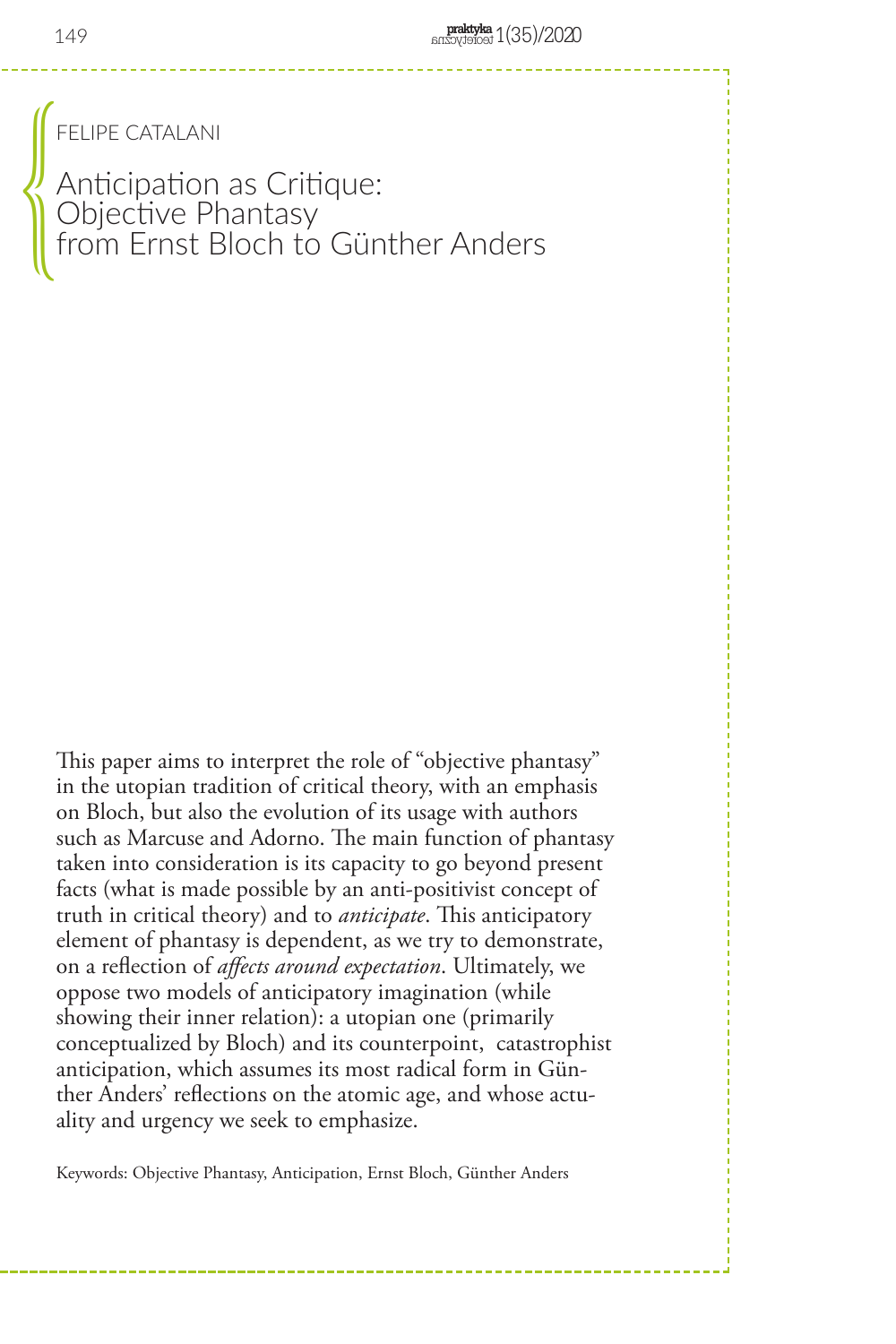... and there seek the true, the real, where the merely factual disappears. Bloch, Spirit of Utopia

# Truth as anticipation

The utopian spirit presupposes a distance towards immediate reality because it desires something that does not exist. Certain authors in the tradition of so-called critical theory have sought to work with a concept of truth and an idea of knowledge that would correspond to the exigence of being *against existing reality*. Such an impulse had something in common with the aesthetic avantgarde, close to expressionism. Hartmut Scheible wrote that the birth of critical theory could be interpreted in light of the *spirit* of expressionism and that Ernst Bloch's *Geist der Utopie* could be called "Philosophy of Expressionism" (Scheible 2012). As Gottfried Benn used to say, "reality is a capitalist concept".1 Against reality, Bloch stated that a "realism without peace with the existent [*Realistik ohne Frieden mit der Vorhandenheit*]" (Bloch 1985b, 621) was necessary. Against the bad facticity of the present, affirmed and legitimized by positivism (understood in a broader sense), was the political desire to go beyond the force of facts in a way that was not separate from knowledge. In this context, the *imagination* gains epistemological (and political) dignity, because it reaches beyond the "bad present" (*schlechte Gegenwart*) and has an anticipating character which gives a "temporal core" (*Zeitkern*) to the knowing process, as defended by Adorno.

Before we return to the critical function of imagination (or *phantasy*), it is important to note that in the dialectical tradition (into which Bloch and the critical theory are inserted), there is already an emphatic concept of *truth* that is critically related to the "bad present" of facts and also has an anticipating element. As all concepts in Bloch's philosophy are so strictly intertwined, and encircle the problem of utopia, it should come as no surprise that his concept of truth also has a utopian dimension. But what does it mean? Michael Löwy tells us about a conversation he had with Bloch in the 1970s, in which this relation appears:

Among his remarks during our conversation, there is one that struck me and that summarizes the persistent fidelity of an entire life to the idea of utopia:

<sup>1</sup> Quoted from Carlos Eduardo Jordão Machado, it affirms that: "Reality meant liberalism, Darwinism, war, historical humiliation, injustice and power, dissolution of nature and history. 'Reality' was, for Benn, a 'demoniacal' concept, it was the reality of scientifical rationalization" (Jordão Machado 2016, 15).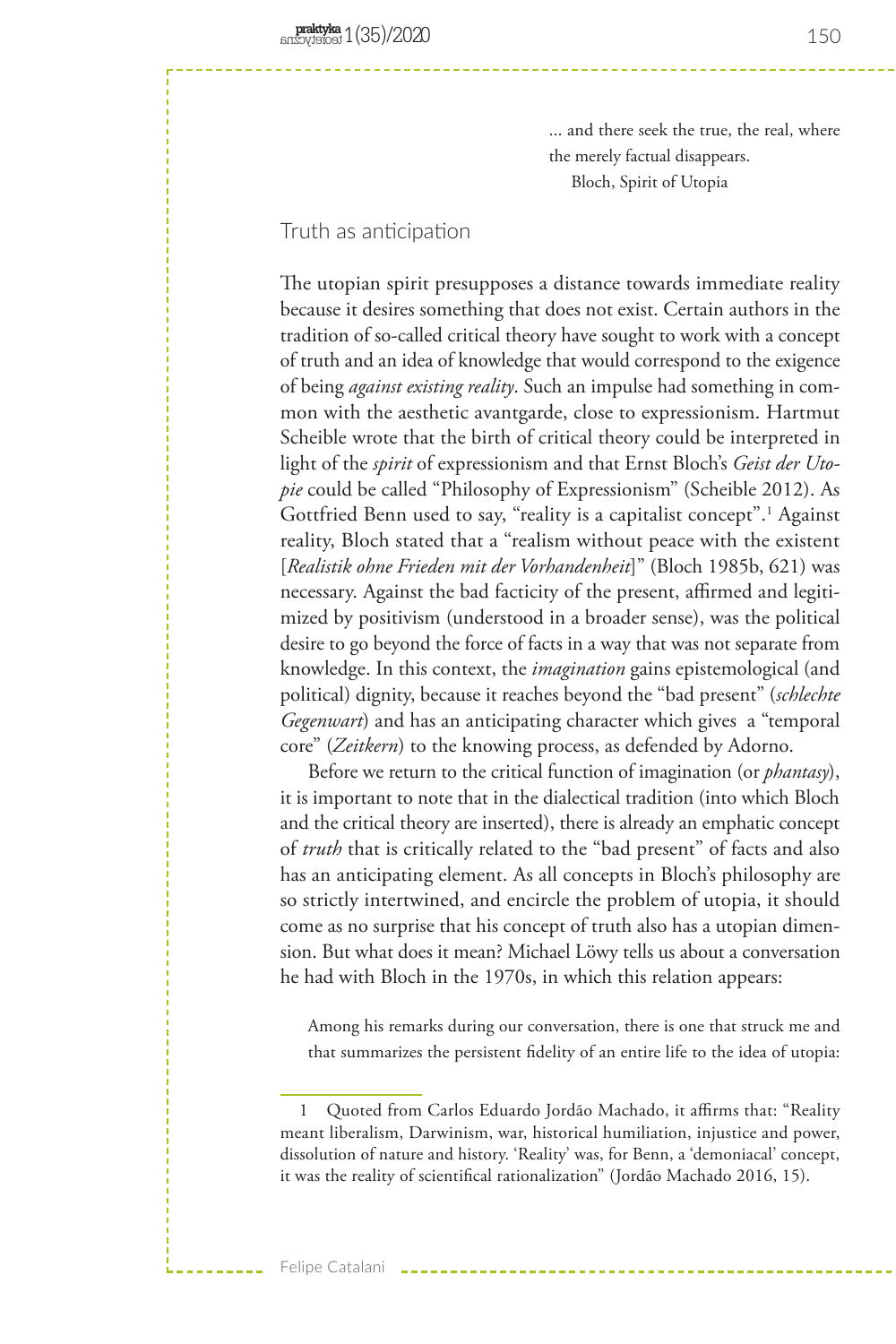"The world as it exists *is not true*. There is a second truth concept which is not positivist, which is not founded on the ascertainment of facticity […]; but which is charged with value, as for example in the concept "a true friend", […] where there is a relation to the moral sphere. And if that doesn't correspond to the facts – and for us, Marxists, facts are only reified moments of a process, and nothing else – in this case, *so much worse for the facts*, would say the old Hegel." (Löwy 2009, 11)

That Bloch finishes his thought with a quote from Hegel on the utopian character of truth according to which the world is *false*, is no coincidence. The Hegelian concept of truth played a decisive role in dialectical theory as a critical concept that could point out the *falsity* (and not only the injustice) of existing reality (going beyond the definition of propositional truth, which is, for Hegel, mere "correctness" [Richtigkeit]).<sup>2</sup> It is no wonder that the interpretation of this concept is emphasized in *Reason and Revolution*, Marcuse's study on Hegel, as well as in Adorno's *Three studies on Hegel.*<sup>3</sup> But what then is Hegel's concept of truth? If it's possible to explain it briefly, it is *not* the traditional conception of truth as the accordance of a judgment to an actual state of things, as it is in the tradition of truth as *adaequatio intellectus et rei*. Truth for Hegel is not the correctness of knowledge (*Richtigkeit des Wissens*), because truth is "not an attribute of thought, but of reality in process" (Marcuse 1941, 25). Also, Bloch (1963), in his *Tübinger Einleitung*, differentiates correctness as mere formal truth and a truth of content. This distinction is quite clear in Hegel's *Encyclopedia*:

By truth, one understands at first that I *know* how something is. Yet this is truth only in relation to consciousness or the formal truth, mere correctness. In contrast to this, truth in the deeper sense consists in this, that objectivity is identical with the concept. It is truth in this deeper sense that is at stake if, for example, one is speaking of a *true* state or of a *true* work of art. These objects [*Gegenstände*] are true if they are what they *should* be, that is to say, if their reality corresponds to their concept. (Hegel 2010a, 284)

<sup>2</sup> However, the Habermasian and post-Habermasian tradition of critical theory abandoned this concept. As Habermas says, one of the "three errors" of the old critical theorists was that their Hegelian concept of truth was "incompatible with scientific work" (Habermas 2015, 247-8). The other two were their "disdain towards bourgeois democracy" and a problem in its "normative basis" (Habermas 1985, 171-172).

<sup>3</sup> Adorno also approaches Hegel's concept of truth in the sense that we are discussing here in his lectures *Einführung in die Dialektik*.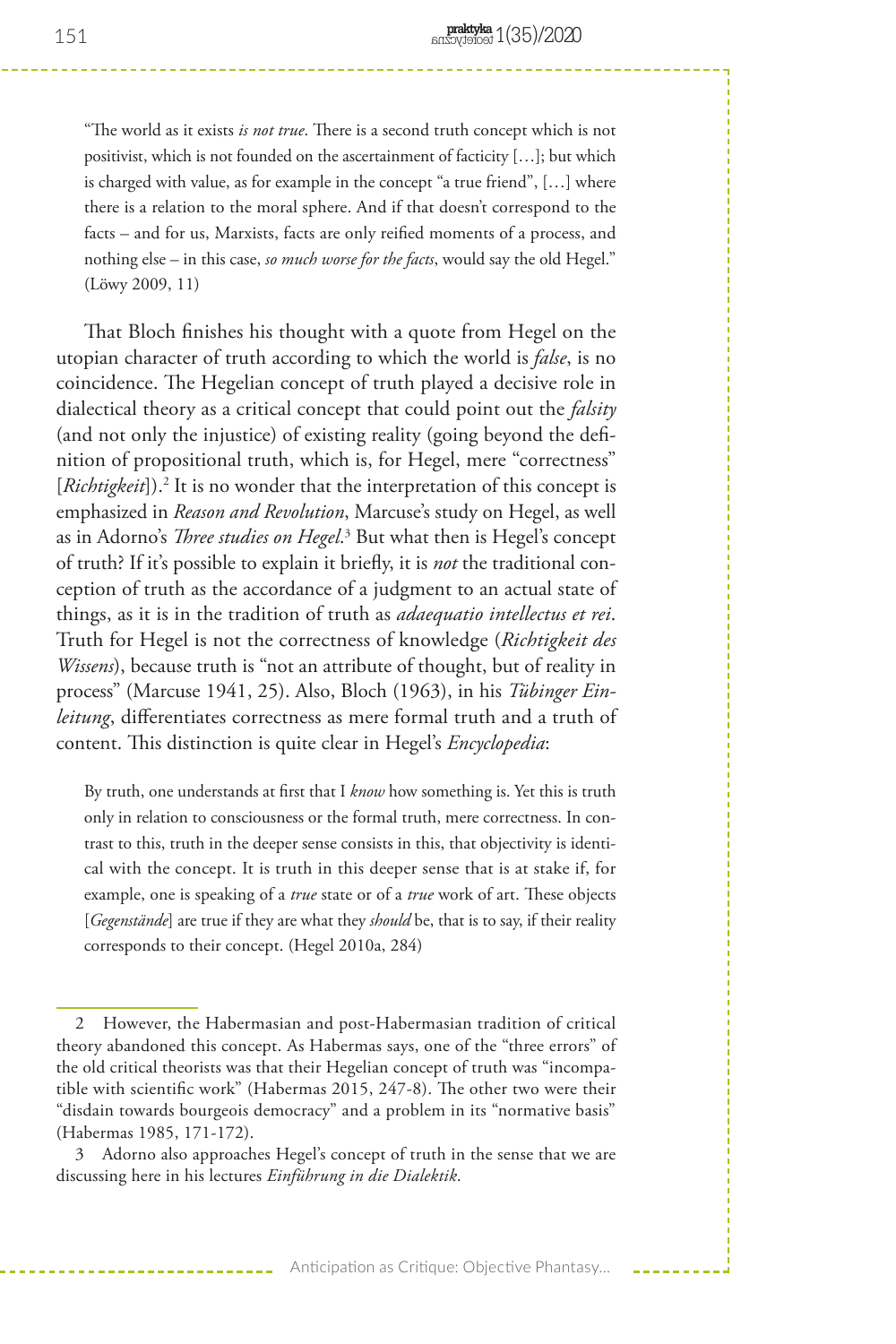As Bloch says, truth must be an "intervening picture of the tendencies-latencies" [...] (Bloch 1985a, 250).

Yet, such an accordance of an object with its own concept is actualized only in the becoming, as a result of a process: truth is not the "notion" (*Begriff*) in contrast to the falsehood of the object, but truth emerges in its processual contradiction and is not, therefore, *static* (it is different from Kant's *idea*, which has a regulative function). This is the sense behind what Adorno said about the "temporal core of truth". Under this aspect, Hegel's concept of truth already contains something anticipatory, as it necessarily pushes beyond the pure present in its processual character. Truth does not have a character of timelessness and eternity. Instead, it carries in itself the historical process and, as such, is neither apart from the future nor the past, as for Hegel, truth is the *result*. As Bloch says, truth must be an "intervening picture of the tendencies-latencies" [*eingreifende Abbildung der Tendenzen - Latenzen*] (Bloch 1985a, 250). It is then *eingreifend*, it intervenes, so it is not contemplative but has a performative force: it stresses what is present as tendencies, what is *not yet* actualized. To avoid confusion, it is important to say that Hegel's concept of truth is *not* a positive anticipation of future phenomena, but it *pushes* towards the future as it is anchored in contradiction and becoming (*Werden*). The truth of something, as this *propelling beyond itself*, is derived from the thing's own negativity. This becomes clear when Hegel explains what finitude is in his *Science of Logic*: "Finite things are, but in their reference to themselves they refer to themselves negatively – in this very self-reference they propel themselves beyond themselves, beyond their being. They are, but the truth of this being is [...] their end" (Hegel 2010b, 101). The "not being in peace with the existent," to which Bloch referred to, is not something merely subjective, but we could say that in the dialectical comprehension of the world, *the existent is not at peace with itself*. Its own immanent negativity produces the processuality of truth. As Hegel writes in the *Phenomenology of Spirit*, "the truth is the bacchanalian revel where not a member is sober [...]" (Hegel 2018, 29).

## Imagination and expectating affects

The idea of a "realism without peace with the existent" could be the synthesis of the idea of critical theory that should be "realistic" and *against* reality; that is, critical theory should refer objectively to reality, but without *accepting* this reality. As affirmed before, this *pointing out beyond existing reality* cannot be solely subjective, but strives to be objectively grounded (although we could also say that the subjective desire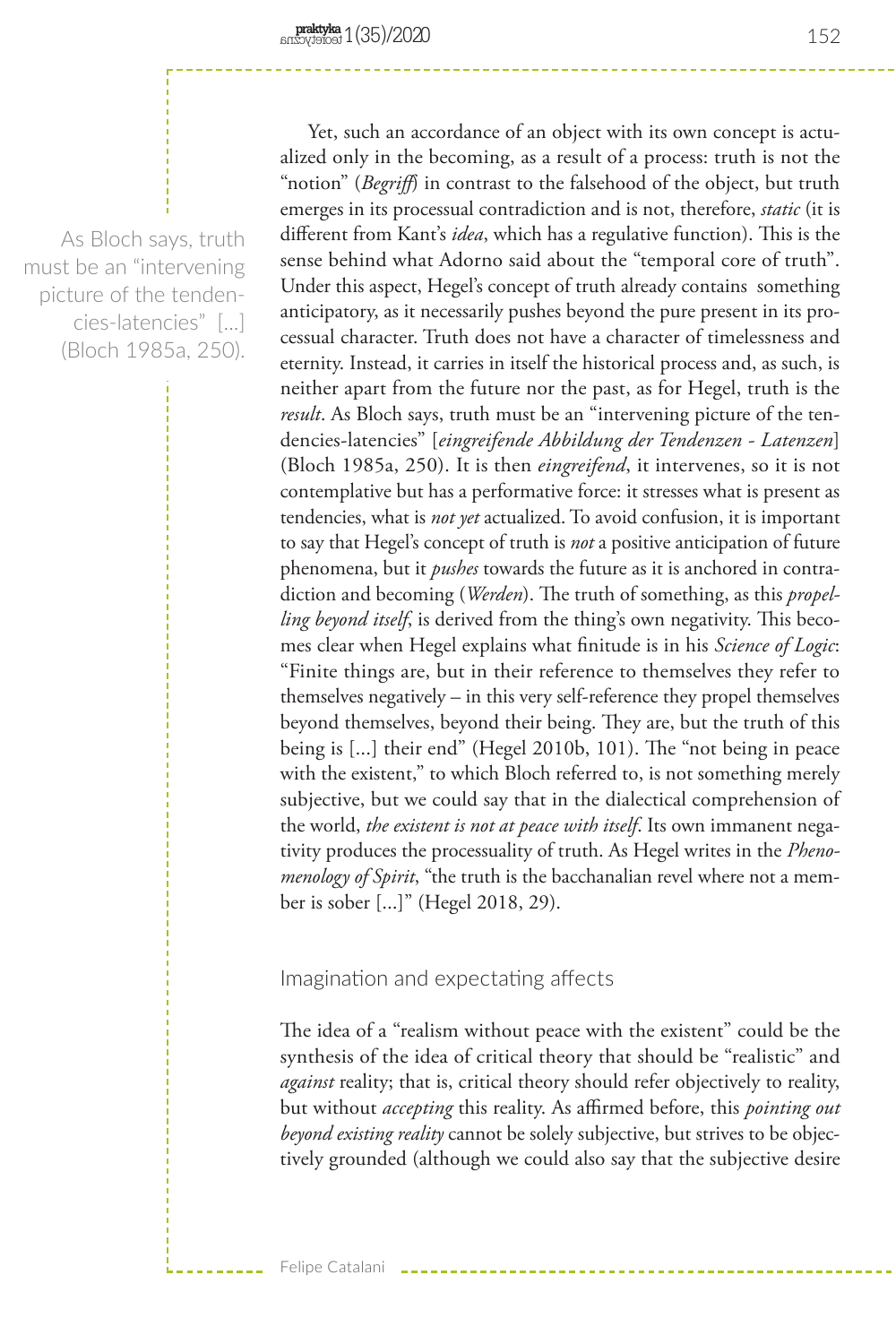for transformation already contains the objective moment, "for suffering is objectivity that weighs upon the subject; its most subjective experience [...] is objectively conveyed" [Adorno 2007, 18]). In the dialectical tradition, especially stressed by Bloch, there is a relation between anticipation and immanent critique, so that in opposition to an "abstract" character of an anticipating image, Bloch aims at a *concrete* anticipation. As Rehmann explains it: "In Bloch, especially in *The Principle of Hope*, anticipation assumes the position of a basic anthropological concept. As a subjective correlate of a "not-yet-become" [*Noch-Nicht-Gewordenen*] in the social reality, it designates the general human capacity to anticipate [*vorwegnehmen*] something of the future, to "intend" [*"vor"-zu-haben*] for it" (Rehmann 2012, 3).

The main point is to show how the subjective anticipatory desire and the objective tendency of the world can be associated. While in Hegel this element of anticipation can be accessed solely through rational knowledge, in Bloch (and in the utopian tradition of critical theory) this relation between the "not yet being" and the bad present occurs in a specific faculty that can anticipate: phantasy (or imagination, which often appears as a synonym). As is known, this was also one of Bloch's main concepts in his philosophy of concrete utopia. However, that phantasy had to be, as he says, an "objective", or "exact phantasy" (as also employed by Benjamin and Adorno): adjectives that seem to create a paradox between the arbitrariness of subjective desire and the demand for exactitude or objectivity. The non-utopian version of it is employed in an example by Habermas when he states that "institutional phantasy" (Habermas 1995, 80) is needed to create solutions for the institutionalization of the media (Honneth also used this term in a radio interview to refer to the management of the refugee problem). In this case, going beyond existing reality is already out of question (and we could ask whether in the "institutional phantasy" we can still find a drop of imagination that is not the pure reproduction of existing reality...).

How can phantasy then satisfy this demand for critical knowledge, as something that connects presence and absence, present and future, *Sein* and *Sollen*? As Marcuse puts it, closer to the realm of desire, phantasy "remains free from the rule of the reality principle" and "stays committed to the pleasure principle" (Marcuse 1974, 14). As such, in the same way that "Marxism rescued the rational core of utopia" (Bloch 1996, 141), there is a truth moment in phantasy that expresses the rational aspect of the irrational, a promise contained in the suffering of unfulfilled desires (as Adorno said in his *Negative Dialectics*, "to lend a voice to suffering is a condition of all truth" [Adorno 2007, 17-18]):

Anticipation as Critique: Objective Phantasy...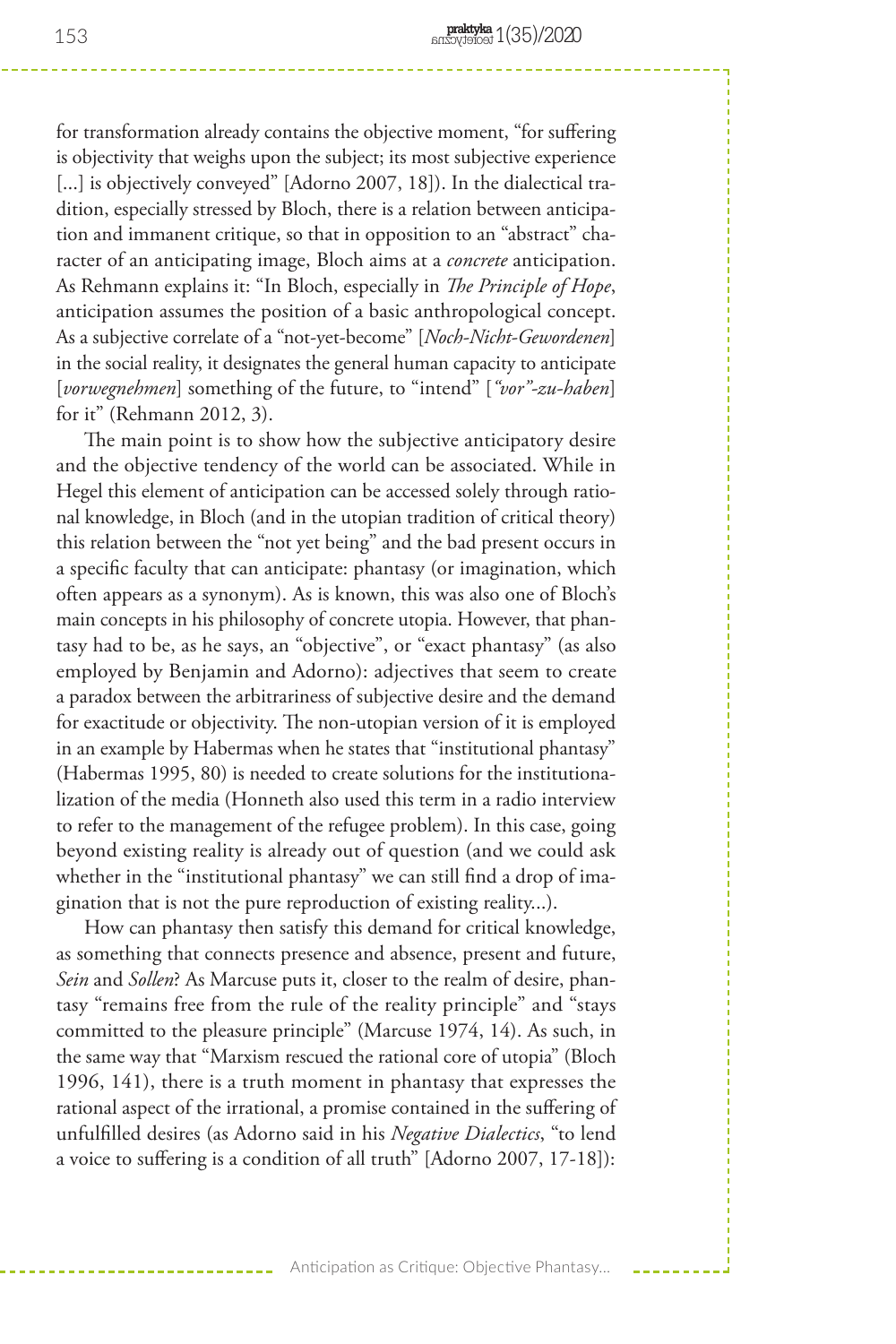*Phantasy is cognitive in so far as it preserves the truth of the Great Refusal*, or, positively, in so far as it protects, against all reason, the aspiration for the integral fulfillment of man and nature which are repressed by reason. In the realm of phantasy, the unreasonable images of freedom become rational, and the 'lower depth' of instinctual gratification assumes a new dignity. (Marcuse 1974, 160, emphasis added)

Bloch's *Principle of Hope* could be read, generally speaking, as a theory of expectating affects, in which the anticipatory<sup>4</sup> element is present. Hope is doubtlessly central, but in Bloch's "system" (despite the fragmentary character of his writings, his philosophy *does* have a systematic dimension) the capacity to hope is dependent on the imagination. But the materialist moment of this theory (if we understand materialism in a broader than usual sense)<sup>5</sup> is that these expectating affects are all intertwined with the instinctual dimension (often related to Freud's theory of drives), as can be noted in Marcuse's and Adorno's approaches. In the case of Bloch, the anticipation is intertwined with a theory of *hunger*. In an interesting (but maybe questionable) way, he tries to substitute Freud's concept of the *libido* for one of hunger, which he considers to be a "lower" drive related to the instinct of self-preservation. "Hunger, the main drive, must be worked out here, and the way it proceeds to the rejection of deprivation, that is, to the most important expectant emotion: hope" (Bloch 1996, 11). This pointing beyond the present is something objectively anchored in concrete individuals: "The stomach is the first lamp into which oil must be poured. Its longing is precise, its drive is so unavoidable that it cannot even be repressed for long" (Bloch 1996, 65). The drives push the phantasy towards the future (as a negation of the bad present) and are transformed in "*revolutionary interest*":

Hunger cannot help continually renewing itself. But if it increases uninterrupted, satisfied by no certain bread, then it suddenly changes. The body-ego then becomes rebellious, does not go out in search of food merely within the old framework. It seeks to change the situation which has caused its empty stomach, its hanging head. The No to the bad situation which exists, the Yes to the better

<sup>4</sup> Here I should make a linguistic note: in English, anticipation may eventually be used as a synonym for expectation, which is not exactly the case for German and other Latin languages. Surely there is a narrow connection, but here I use the word "anticipation" (and the adjective "anticipatory") in the sense of *vorwegnehmen*, while "expectation" is rather closer to *Erwartung and Hoffnung*.

<sup>5</sup> That is, not as orthodox Marxism of the *Diamat* understands it.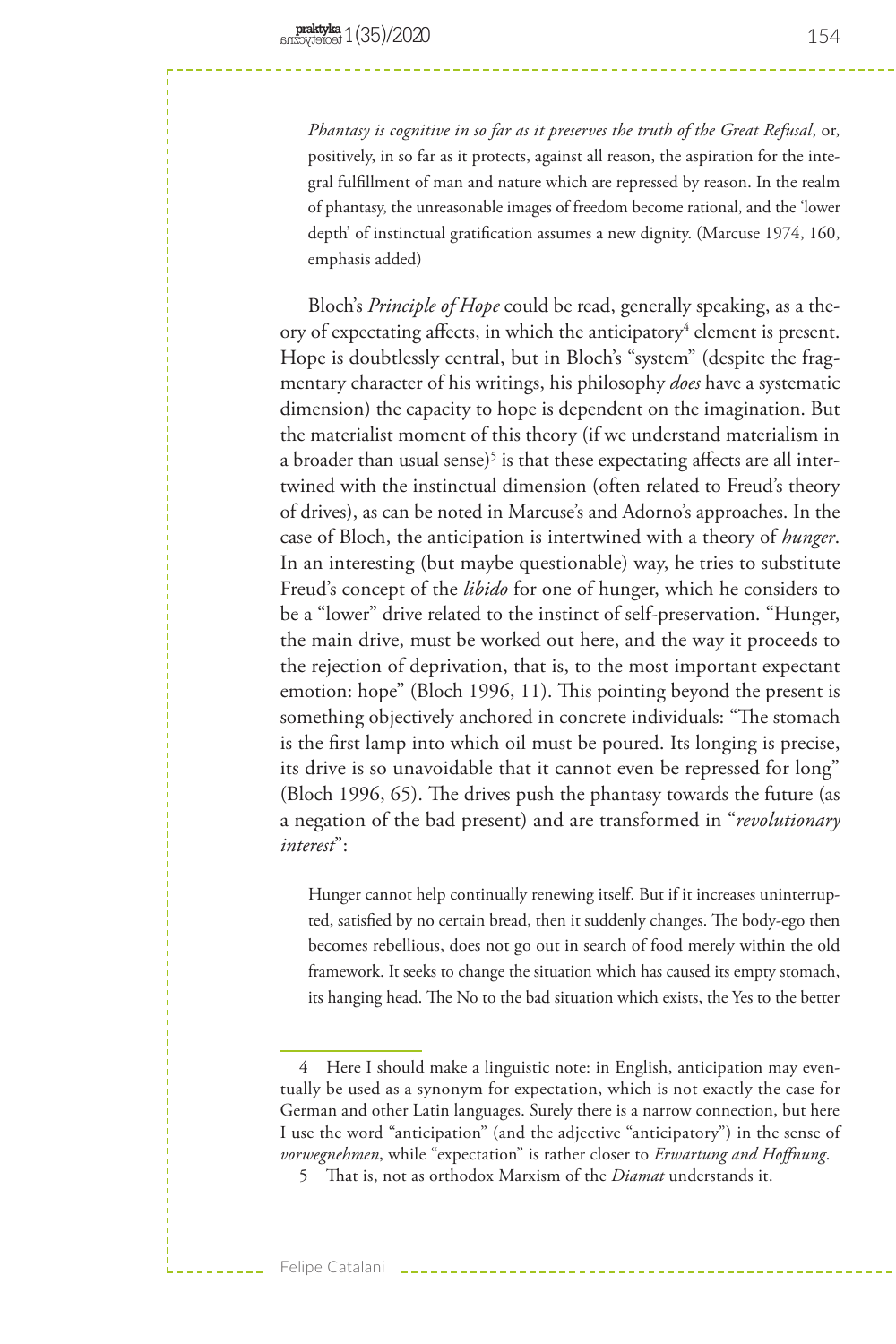life that hovers ahead, is incorporated by the deprived into *revolutionary interest*. (Bloch 1996, 75)

It is not fortuitous that one of Marcuse's main concerns in his reflections on late industrial society and the developments of the post-war *Welfare State* was the repressive satisfaction of needs, which squelched the subjective desire for transformation and produced, to say it briefly, conformism.6 Likewise, Günther Anders speaks of a "lack of lack [*Mangel an Mangel*]" of a society in which "*everything is present*" (Anders 2003, 119). It is important to note that in opposition to Marcuse's and Anders' pessimistic views on the historical changes that restrain the possibilities of social transformation, for Bloch, the disappearance of the "lack" and of the utopian desire is not thematized, as utopian hope acquires in his work an anthropological ground (in the sense of Adorno's critique that hope could not be a *principle*).7 These historical transformations were also pointed out in the *Dialectics of Enlightenment* in which the atrophy of phantasy<sup>8</sup> was analyzed as a form of social domination and as a regression of intelligence. In this sense, *stupidity* (which according to Adorno and Horkheimer, carries the wounds of domination and violence) $^9$  was seen as the inability to go beyond the immediate facticity, to *anticipate*, to imagine the *not yet*. At the same time, it was also against the "clever people" that thought using the most rational arguments that "fascism was impossible in the West" (and were unable to *imagine and anticipate* the worst), that Adorno and Horkheimer wrote that "one of the lessons of the Hitler period is the stupidity of cleverness" (Adorno and Horkheimer 2002, 173). Already in the preface of the book, they affirm that

<sup>6</sup> As Hans Jürgen Krahl synthesizes: "At the center of Marcuse's theory of revolution is the question: how can the necessity for emancipation be developed under the conditions of a repressive satisfaction of the elementary material necessities? How can the necessities for a kingdom of freedom, peace and happiness enter the consciousness of the masses and push forwards to a political phenomenon, if they are not anchored anymore in the material vital necessities for the abolition of hunger, material misery and physical suffering?" (Krahl 1971, 304).

<sup>7</sup> However, although Marcuse had a radical pessimistic interpretaton of the transformations of contemporary capitalism, he was still much closer than Anders and Adorno to Bloch's conception of the instinctual irreducibility of the utopian desire.

<sup>8</sup> "Fantasy withers" (Adorno and Horkheimer 2002, 28).

<sup>9</sup> "Stupidity is a scar. It can relate to one faculty among many or to them all, practical and mental. Every partial stupidity in a human being marks a spot where the awakening play of muscles has been inhibited instead of fostered" (Adorno and Horkheimer 2002, 214).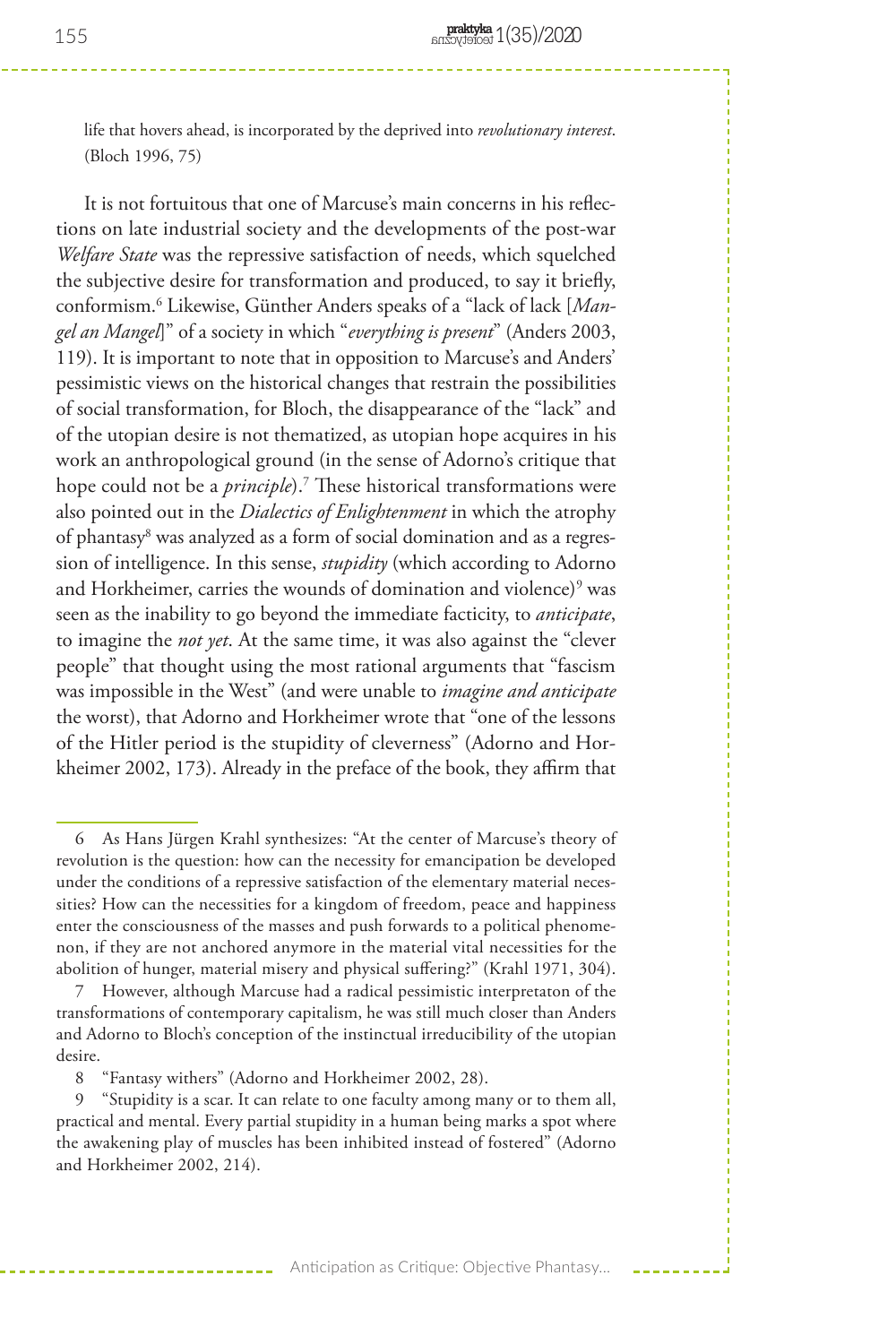In Adorno's understanding of the new functioning of ideology, the deceit was not a false appearance that would "cover" true reality: rather, the *facts* in themselves and their crude reduplication in conscience were ideological (so that, as he analyzes in his *Minima Moralia*, *cynicism* becomes structural).

"the blocking of theoretical imagination has paved the way for political delusion" (Adorno and Horkheimer 2002, xvi).

In Adorno's understanding of the new functioning of ideology, the deceit was not a false appearance that would "cover" true reality: rather, the *facts* in themselves and their crude reduplication in conscience were ideological (so that, as he analyzes in his *Minima Moralia*, *cynicism* becomes structural). Furthermore, in an early essay by Marcuse entitled "Philosophy and critical theory", the concept of phantasy (or imagination) emerges as a crucial element for grasping the temporal quality of reality, that is, for grasping that which is not only *present*, in the same sense of Bloch's anticipatory conscience provided by objective phantasy. In this sense, phantasy is directly related to the cognition of the possibility of the future and occupies a central place at the beginnings of critical theory:

In order to retain what is not yet present as a goal in the present, phantasy is required. The essential connection of phantasy with philosophy is evident from the function attributed to it by philosophers, especially Aristotle and Kant, under the title of 'imagination'. Owing to its unique capacity to 'intuit' an object though the latter be not present and to create something new out of given material of cognition, imagination denotes a considerable degree of independence from the given, of freedom amid a world of unfreedom. In surpassing what is present, it can anticipate the future. […] Without phantasy, all philosophical knowledge remains in the grip of the present or the past and severed from the future, which is the only link between philosophy and the real history of mankind. (Marcuse 2009, 114)

Phantasy then gives cognitive character to the wish for something better, for something not yet existent: the *future* receives truth character.<sup>10</sup> This could be highlighted as one of the main characteristics of critical theory, inasmuch as (in the words of Horkheimer) "truth depends on our will, on action. Willing, knowing, and acting are not bricks that can be piled up arbitrarily, but they depend upon each other" (Horkheimer 1988, 209). Such an intimate relation between imagination and desire, very clear in Marcuse's *Eros and Civilization*, appears in a quite similar manner in Bloch's *The Principle of Hope*:

[...] wishing arises, if not actually out of imagined ideas, then only together with them. At the same time it is further stimulated by them to the same degree that

156

<sup>10</sup> "The truth value of imagination relates not only to the past but also to the future: the forms of freedom and happiness which it invokes claim to deliver the historical *reality*" (Marcuse 1974, 148-9).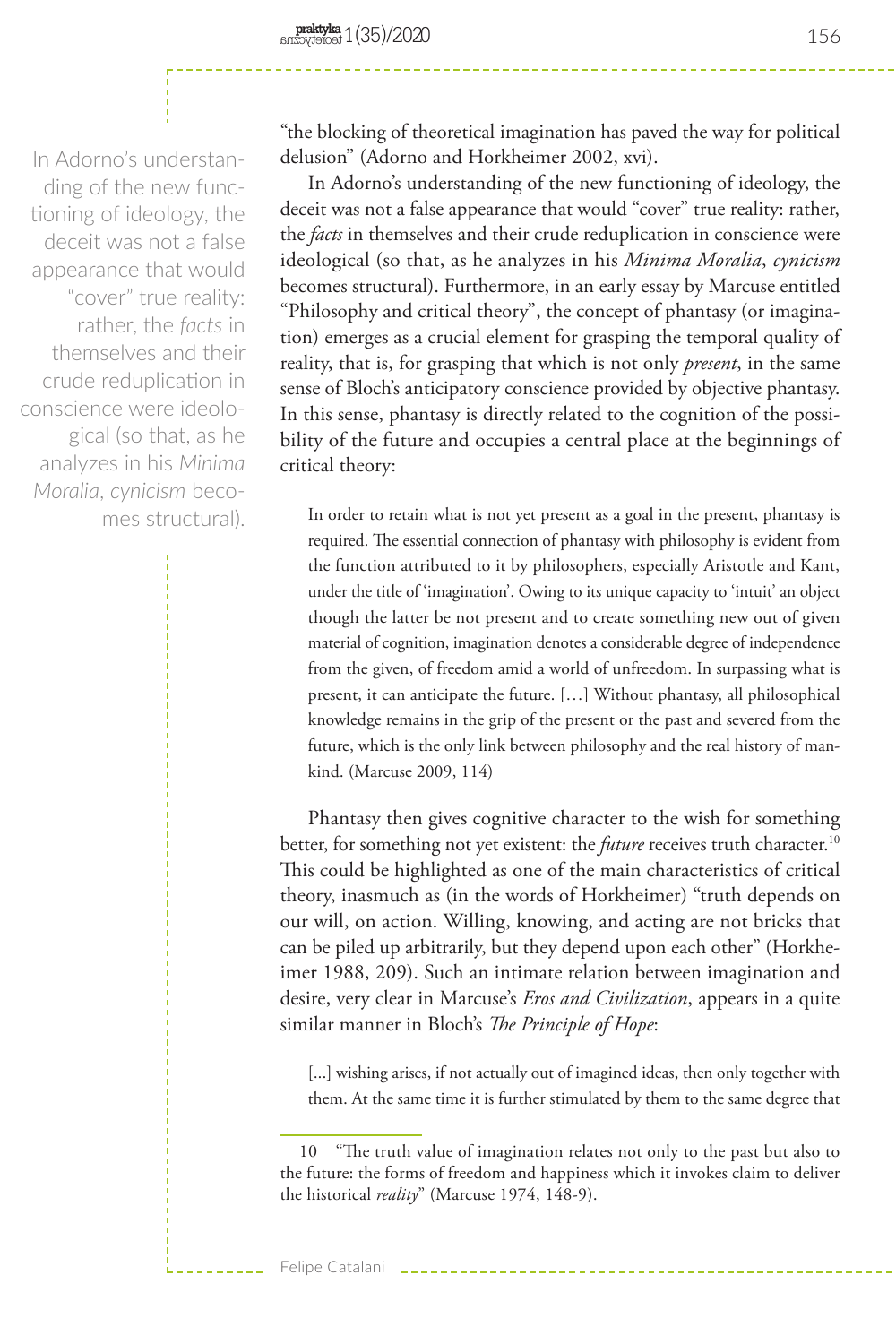what is pictured, pictured ahead, promises fulfilment. Thus where there is the imagined idea of something better, ultimately perhaps perfect, wishing takes place, possibly impatient, demanding wishing. The mere imagined idea thus becomes a wishful image, stamped with the cachet: this is how *it should be*. (Bloch, 1996, p. 46)

This "how it should be" of wishing that arises with imagination is in tension with reality, but it cannot be completely detached from it – as per the Hegelian motto, "no *Sollen* without *Sein*". In this case, phantasy operates as a kind of immanent critique, and not a transcendent, abstract, purely moralistic critique. Phantasy for Bloch is not the pejorative *Phantasterei*, in the sense of what is criticized as an abstract utopia of a strictly subjective act of thought that is completely apart from existing reality, as a freestanding criteria used to judge the world, but is something at the same time *grounded in reality*: that's why for Bloch it is not only necessary as an anti-positivistic concept of truth, but also as "a new concept of reality":

the concrete imagination and the imagery of its mediated anticipations are fermenting in the process of the real itself and are depicted in the concrete forward dream; anticipating elements are a component of reality itself. Thus the will towards utopia is entirely compatible with object-based tendency, in fact is confirmed and at home within it. (Bloch 1996, 197)

Utopian and catastrophist anticipation

In many aspects, we can bring together Bloch's considerations on phantasy (as exposited above) and those brought about by authors of the Frankfurt school such as Adorno, Horkheimer and Marcuse. But Bloch's certainty that there is an objective correlate to the concrete imagination "fermenting in the process of the real" can no longer be affirmed by those authors. Their "pessimism" is anchored in a diagnosis of time that is attentive to the historical transformations of the  $20<sup>th</sup>$  century, while in Bloch it may be possible to say that there is nothing like a "diagnosis of time", but rather an ontology, or a philosophical anthropology of hope, which risks becoming indifferent to historical change. This "object- -based tendency" towards utopia is somehow also the quintessence of an optimistic philosophy of history present in Hegel and in the young Marx, where the realization of freedom appears as the truth of history, something to which the historical process, moved by its internal contradictions, will conduct humanity. "The world-process itself is a utopian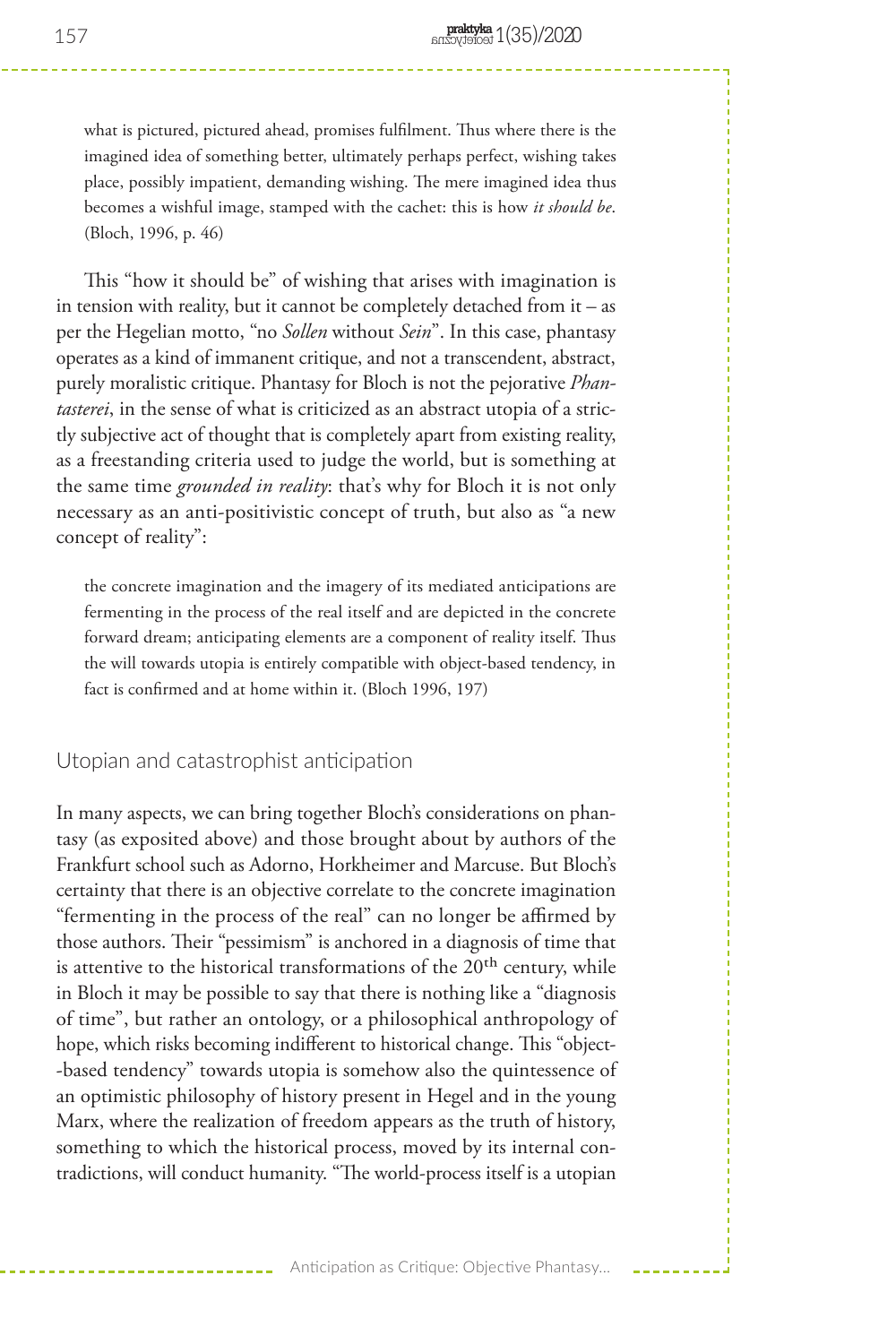function, with the matter of the objectively Possible as its substance" (Bloch 1996, 177). The faith in the "world-process" is exactly what cannot be defended anymore, as it risks becoming a sign of historical blindness. The age of catastrophic events that achieved its highest point with the Nazi apocalypse and the bombing of Hiroshima and Nagasaki (which are not to be read as *accidents* of the historical process) inaugurated a new era and inverted this historical necessity as "a new world time" of diminishing expectations, as per Paulo Arantes.<sup>11</sup> Carl Schmitt said that Hegel died in 1933<sup>12</sup>. In a way, the Frankfurtian intellectual experience could be said to be a reflection of this statement. (Heidegger, on the contrary, in a much more radically apologetic manner, responded to Schmitt by stating that Hegel did not die on the 30<sup>th</sup> january 1933 – on that date he would have "just started to live")13. Adorno, in one of his aphorisms in *Minima Moralia*, conceived fascism not as a contingent event in world history, but as something that reveals its inner sense:

Had Hegel's philosophy of history embraced this age, Hitler's robot-bombs would have found their place beside the early death of Alexander and similar images, as one of the selected empirical facts by which the state of the world- -spirit manifests itself directly in symbols. Like Fascism itself, the robots career without a subject. Like it they combine utmost technical perfection with total blindness. And like it they arouse mortal terror and are wholly futile. 'I have seen the world spirit', not on horseback, but on wings and without a head, and that refutes, at the same stroke, Hegel's philosophy of history. (Adorno 2005, 55)

The world-process reveals itself rather as a *dystopian* function: that is why the sense of the Revolution for Walter Benjamin (and I would say also for Adorno) is no longer the same as for Marx, as something that is brought about by the objective conditions of the historical process as historical destiny, but is rather something that must go *against* the world-process; it is an "emergency brake" that must stop the historical

<sup>11</sup> For a diagnosis of a change in the historical experience and its temporal structure (based in Koselleck's categories), see Arantes' *O novo tempo do mundo*  (Arantes 2014).

<sup>12</sup> This anecdote is explained by Jean-François Kervégan (2011) in his study on Carl Schmitt.

<sup>13</sup> These notes are from a seminar on Hegel's concept of state that Heidegger gave in the winter semester of 1934/35. I reproduce them here in the original so the reader can judge it by himself: "Am 30. 1. 33 ist 'Hegel gestorben' – nein! Er hat noch gar nicht 'gelebt'! – da ist er erst *lebendig* geworden [...]." (Heidegger 2011, 85)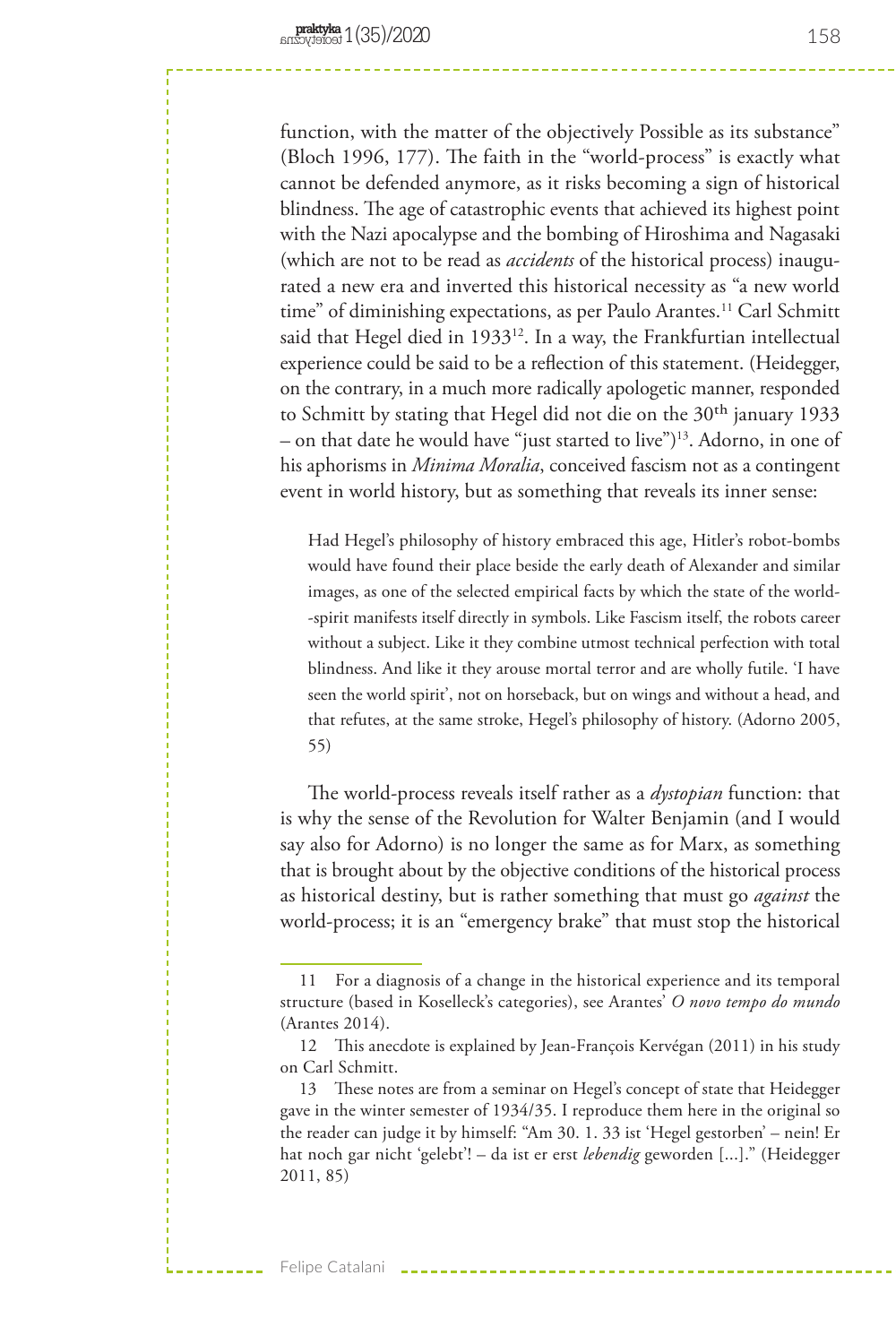tendencies that are pushing humanity towards the abyss. *Progress* is not something to be affirmed, but to be stopped. In his fragment "Fire Alarm" from *One-way Street*, Benjamin writes: "Before the spark reaches the dynamite, the lighted fuse must be cut" (Benjamin 1972, 122). This is radical anticipation and future-oriented thought, but also an inversion of Bloch: what is anticipated is not the *summum bonum*, but the catastrophe, and what is anticipated is not to be realized, but to be negated. The enunciation of the future in this anticipatory thought (as in the tradition of the "prophetic intellectuals") has a performative character, here both in the utopian and in the catastrophic sense. The utopian anticipation desires to force reality towards the future: the future must become present. But the catastrophic anticipation, the other side of eschatological thought, announces the future in order to *avoid it* (this is what Günther Anders called "prophylactic catastrophism" [Anders 2009, 179]). This negative relation towards the future can become blackmail in a situation in which we cannot exit the bad present. This is certainly a form of living the *urgency*, but catastrophic anticipation in Benjamin (and in Anders) should be understood as the need for urgent transformation of the present, and not the maintenance of the situation in which we are stuck as a perpetual avoidance of the future. But it is relevant to note that in both forms of relation to the future (utopianism and catastrophism), the anticipation occurs as an *exaggeration* of present tendencies. The main point is not the correctness of a "prediction" of future events, but rather to point out how the future is lived in the present,<sup>14</sup> that is, how the present carries anticipating moments: objectively and subjectively.

A clearer counterpoint to Bloch than Benjamin is Günther Anders, who was not exactly in the Frankfurter circle and who was known to be the "alarmist" philosopher of the nuclear apocalypse. He radically inverts Bloch's categories, and although he criticizes Blochian hope sharply and directly, does not simply abandon Bloch, but actualizes his philosophy through its inversion, in what we could call a *sublation* of hope. Already the title of his book on the atomic age (*Endzeit und Zeitenende*, Time of End and End of Times) ironically (or tragically?) inverts Bloch's conThe main point is not the correctness of a "prediction" of future events, but rather to point out how the future is lived in the present , that is, how the present carries anticipating moments: objectively and subjectively.

<sup>14</sup> In the phenomenological tradition, an analysis of future as "lived time" independent of a *knowledge* of the future, but in the everyday experience of trying to foresee it, was done by Eugene Minkowski (1970), that cannot be adequately approached in this text. But he distinguishes a positive and projective relation to future as *activity*, and a negative (and passive one), defined as "expectation", in which "we live time in an inverse sense; we see the future come toward us and wait for that (expected) future to become present" (Minkowski 1970, 88).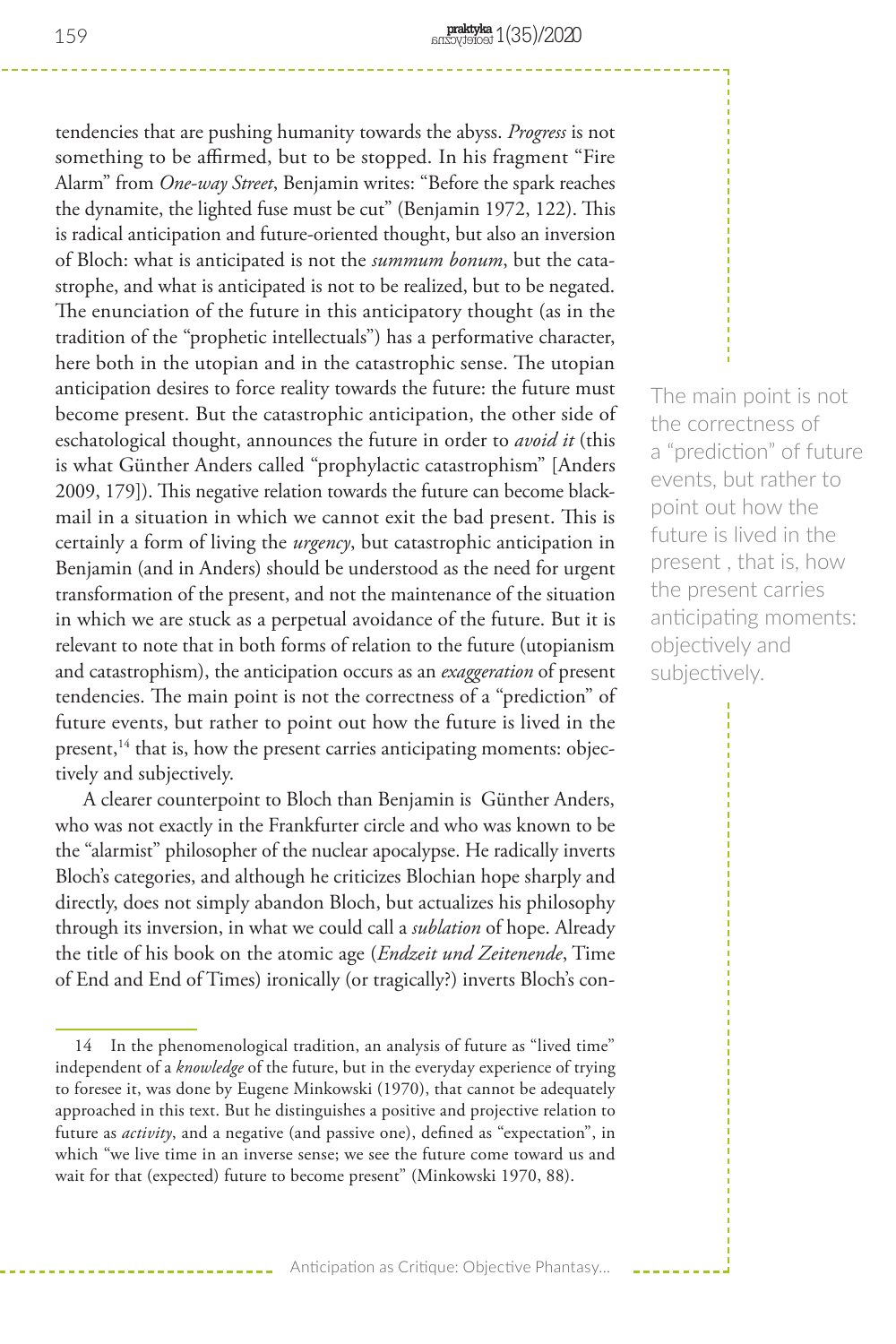cepts of *Wendezeit* and *Zeitenwende* (time of changes and change of times). The technical development that led to the real possibility of humanity's annihilation (that concurrently signifies for Anders, the "annihilation of our possibilities") changed the anthropological foundations of utopia as analyzed by Bloch.<sup>15</sup> This ambiguous relation of Anders to Bloch as it appears in his writings ranges from love and admiration – he dedicated one of his books to him – to indignation, accusing Bloch of historical blindness and of being a "*professionelle Hoffer* […], who would not let himself be frightened or disappointed by Auschwitz or Hiroshima" (Anders 2013, 452). Anders' critique of Bloch was based on a diagnosis of time that gained a certain metaphysical character. There is a radical difference between the world before and after 1945: the "atomic age" is not an age that will be surpassed, but is the *last age*. In this sense, this age is a *reprieve* (*Frist*):

*The epoch of changing epochs no longer exists after 1945*. Now we live in an era that is no longer one epoch that precedes others, but rather a reprieve, during which our existence is endlessly nothing but a "barely-still-existing". The obsolescence of Ernst Bloch, who resisted even taking the event of Hiroshima into consideration, consisted in his faith — which almost amounted to indolence — in the idea that we are still living in a "not yet", that is, in a "pre-history", one that precedes the authentic one. He could not, even for one minute, be motivated to lose hope (Anders 2013, 20).

Later on, he would even state: "Hope is just another word for cowardliness" (Anders 1987). Anders writes this in a context in which he pleas for political violence and civil disobedience in a state of things where there is nothing to hope for, where hope means nothing but pure inertia. If Bloch saw hope as a form of "*militanter Optimismus*", Anders sees it as expression of conformism, as the incapacity to despair, as gutlessness. As a response to Anders' provocative political despair, two young men wrote:

Do not take away our Bloch, Günther Anders! Our belletristic embellished hope. […] Bloch cannot be saved anymore; we know. And yet we need him as a life spirit and '*Atemgeber*', because we still have – hopefully – a life ahead of us, we are only 35 years old, and not already 85. (Anders 1987, 52)

<sup>15</sup> This anthropological transformation of the technological era, that could be resumed in the idea of the gap (*Gefälle*) between that what we can imagine and that what we can produce, is the object of his *Die Antiquiertheit des Menschen*.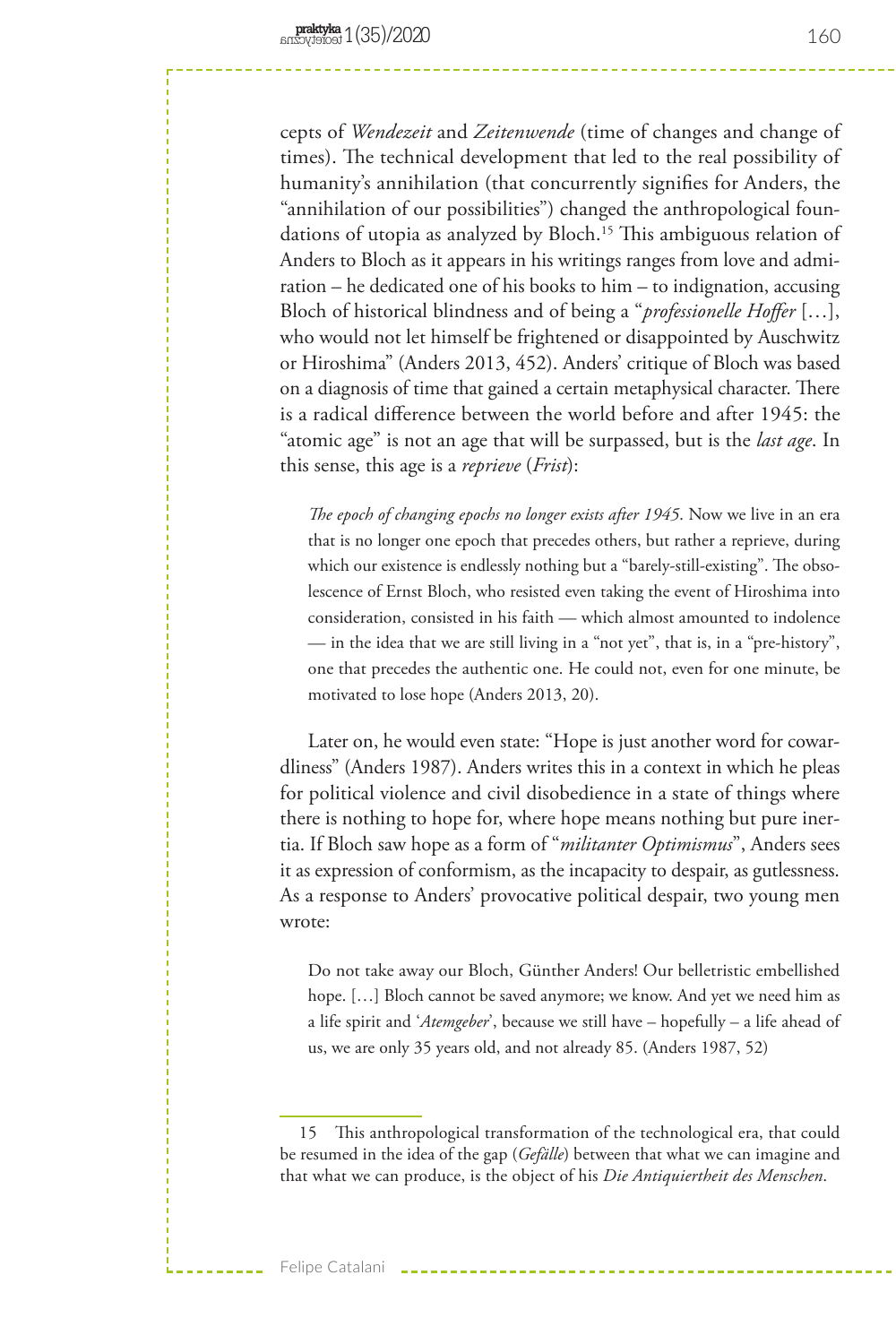But, like for Bloch, phantasy has a crucial cognitive (and political) dimension for Anders as well. "The decisive moral task today", writes Anders, is the "expansion of the moral phantasy" (*Ausdehnung moralischer Phantasie*) (Anders 2010, 273). Although, if for Bloch phantasy has a utopian function in the sense of an anthropological constant, in Anders' anthropology of the atomic age we have become "*inverted utopians*", in a sense that reality went beyond our capacity of imagination:

So this is the basic dilemma of our age: *we are smaller than ourselves*, that is, we are unable to make an image of that which we have made. In this sense we are *inverted utopians*: while utopians are those who can't produce what they imagine, we cannot imagine that what we produce. (Anders 2003, 96)

This is the reason for Anders' affirmation that "phantasy is realistic": anticipation and objective phantasy are a form of exaggeration, an *Übertreiben* of reality's own tendencies (and, as Adorno says, exaggeration, the loss of measure, is essential to dialectics)<sup>16</sup>. But, for Anders, reality itself is exaggerated: the atomic bomb, the murder of millions, the technical possibility of exterminating humanity is an objective exaggeration: "The phantastic and the real are mixed up" (Anders 2013, 331). In this sense, we need phantasy and anticipatory thought to understand not the future, but the *present*, because reality has anticipated itself and went beyond us. We have become unable, with our lack of phantasy, to cognitively understand present reality and to react morally to it. The exaggerated language of the apocalyptic prophet is an attempt to make an adequate image of present reality, or the exaggeration is the evidence that the idea of an "adequate image" has grown old (and that truth is necessarily *emphatic truth*, as exposed at the beginning of this text). The bomb, as a simple object that doesn't show off its own potentiality and that becomes "understated" (*untertrieben*), is an object that cannot be simply *described* – its image is already a minimization. In this regard, Anders claims that "trivialized objects require exaggerating [*übertreibende*] formulations" (Anders 2010, 235). But with his anticipating exaggeration, Anders again inverts Bloch, for whom "the exaggeration and fantasizing represent a significant pre-appearance, circulating in turbulent existence itself, of what is real" (Bloch 1996, 214-215). In relation to aesthetics, Bloch also defends that "in great art, exaggeration and fantasizing are most visibly applied to tendential consistency and concrete

<sup>16</sup> See Adorno's aphorism "How sickly seem all growing things" in his *Minima Moralia* (Adorno 2005, 71).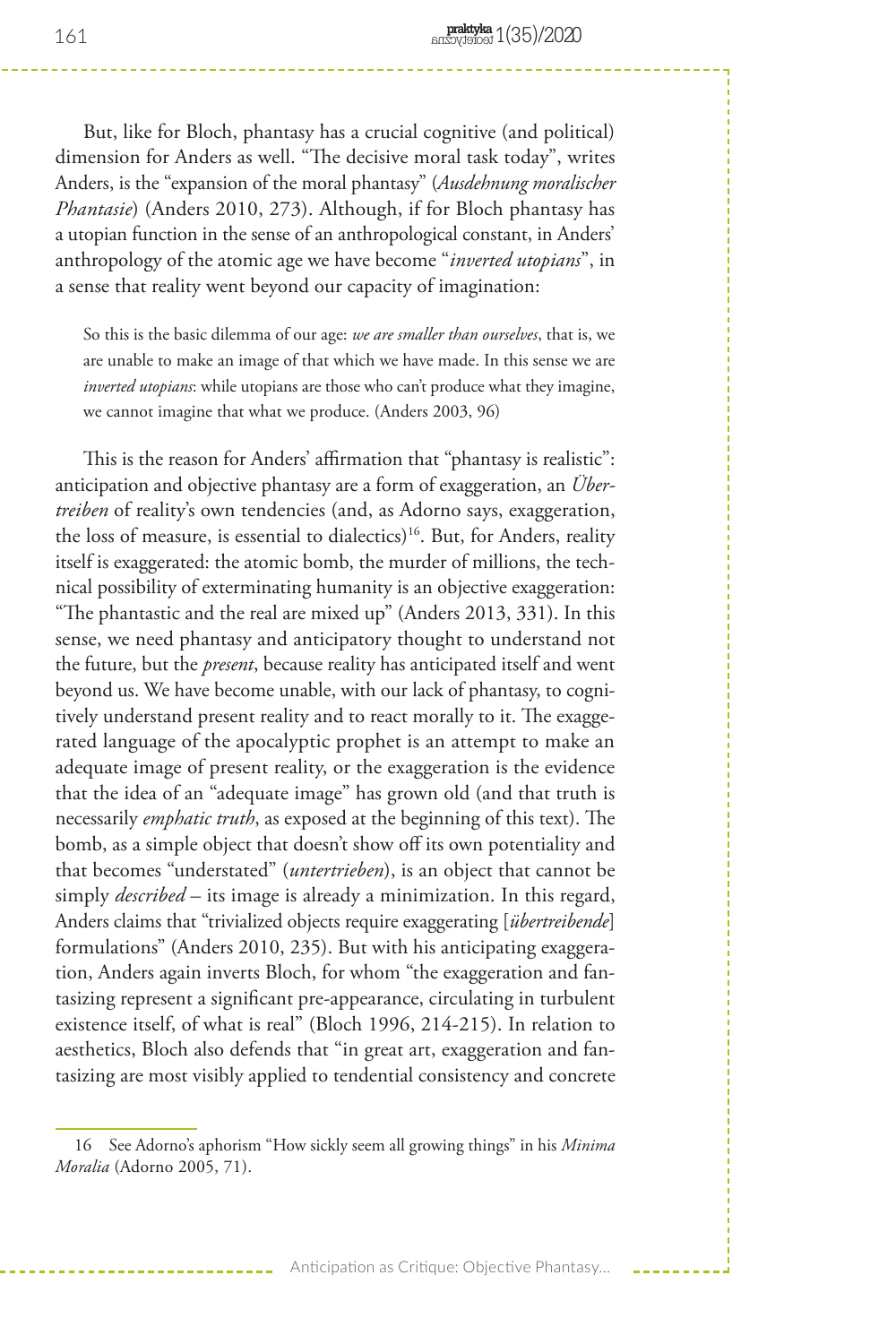utopia" (Bloch 1996, 216). The utopian exaggeration in art expresses for Bloch a tendency in existing reality.

If for Bloch one needs to "learn to wait" (Bloch 1996, 21), for Anders *patience* cannot be considered to be a virtue anymore, as in a similar way to Benjamin, he thinks in terms of *emergency*. Without any positive image of the future, we become "prisoners of the present" (Anders 2003, 120). Having in mind Bloch's philosophy of hope, we should remember that for Spinoza, there is a complementarity between hope and *fear* (Spinoza, 1996). That is, to hope that something good will happen also means that this good might not come, and to fear that something bad will happen is to concurrently hope that this bad might not occur. In both cases, the relation with temporality is that of *expectation* (and *images*, which are also at the heart of Spinoza's argumentation). Against these expectating affects, Spinoza would plea for freedom in *securitas*. Lacan once said that "a life without hope is a life without fear" (Safatle 2016, 137). That is, from a Lacanian standpoint (based on Spinoza's considerations), there is a pathological element in anticipation (in hope and fear), which is lived necessarily as an anxiety that blocks the experience of the present. In this regard, the loss of hope is seen as a gain (in a similar way as in Anders). But one should not be unjust to Bloch and play against him this critique of hope as a passive position of the subject, in which living the future (anticipating) means a blockage of the experience of the present. On the contrary: the instant (*Augenblick*) is at the core of Bloch's reflections in *The Principle of Hope*, where he writes, for example, that "extraordinary men of action seem to offer genuine *Carpe diem*, as decision at the required moment, as power not to miss its opportunity" (Bloch 1996, 294).

But even if we acknowledge this complementarity of hope and fear, as demonstrated by Spinoza, it is pertinent to note that Anders does not simply plea for a life without anxiety/fear (*Angst*) in his critique of hope. We can say that he maintains a fidelity to Blochian hope and utopian anticipation, but through its inversion in *Angst*:

Nothing is more wrong than the popular saying of the half-educated, that we already live in the "age of fear [*Zeitalter der Angst*]". This is spoken into us by the journalistic Fellow-Travellers of those who fear that we muster up the true fear, the fear that is adequate to the danger. Rather, we live in the *Age of Trivialization and of Incapacity to Fear*. The commandment [*Gebot*] to expand our imagination means specifically: we have to expand our fear. Postulate: *Do not be afraid of fear, have courage to fear. And also the courage to scare* [*Angst zu machen*]. *Scare your neighbors as yourself* [*Ängstige deinen Nachbarn wie dich*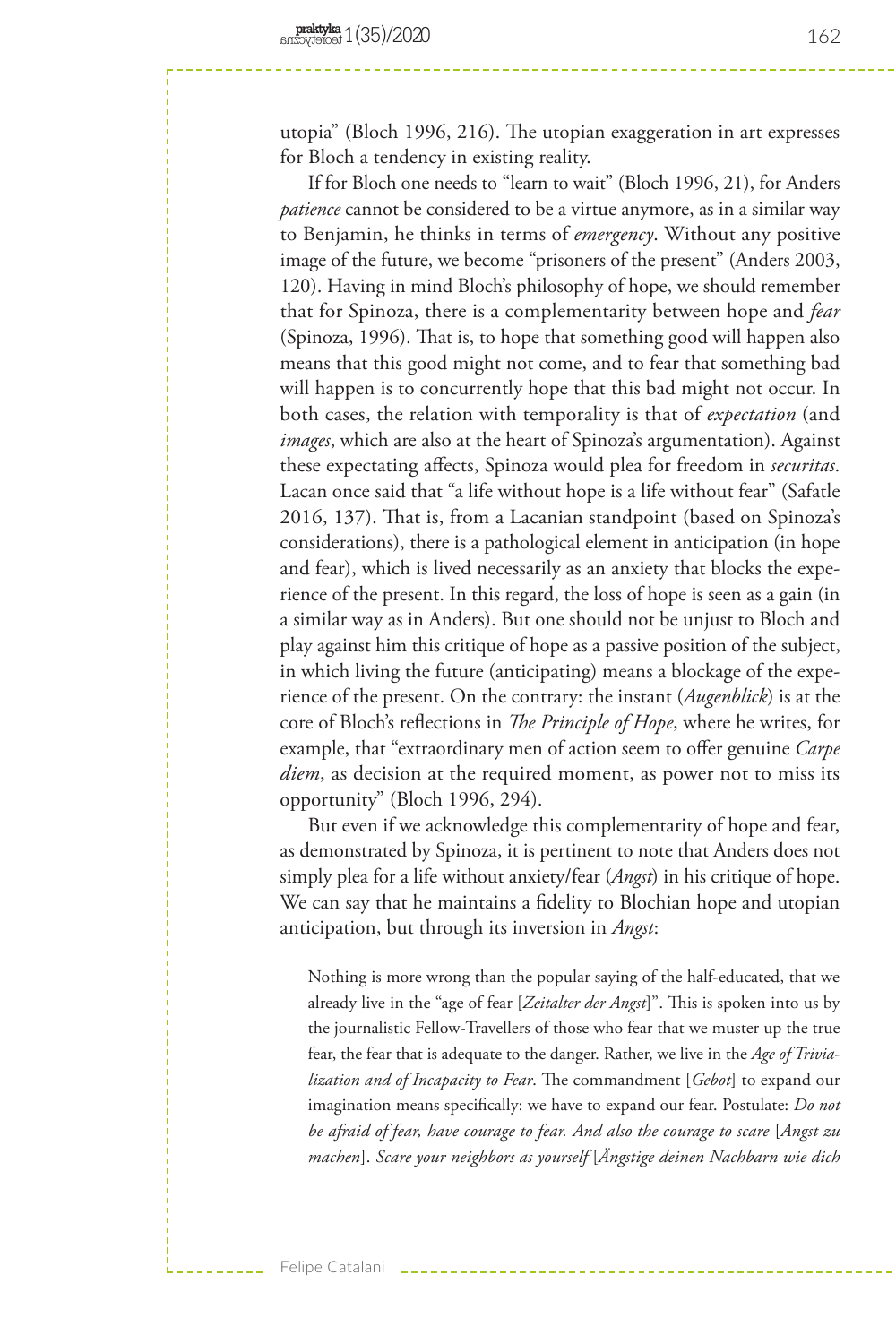*selbst*]. – Certainly, this our fear must be of a very special kind. 1. A fearless fear [*furchtlose Angst*], since it excludes all fear of those who could mock of us as fraidy-cats. 2. An invigorating fear [*belebende Angst*], because it must throw us into the streets instead of under our beds. 3. A loving fear [*liebende Angst*], that should fear *for* the world, and not just fear that what might happen to us. (Anders 2003, 98)

Fear is not only identical to hope (as its negative). Anders elaborates a dialectics of fear and *courage*, so that we can affirm that *without fear there is no courage*. Marx was aware of this dialectic when he wrote in the introduction to the *Contribution to the Critique of Hegel's Philosophy of Right* that "the nation must be taught to be *terrified* of itself, in order to give it *courage*" (Marx 1987, 56). Hopelessness as fear does not mean resignation in the present and, as the dialectical contrary of hope, is opposed to apathy, which means nothing other than a lack of imagination.

# Conclusion

The practical force of theory is essential to the idea of critical theory, and as we tried to demonstrate, Bloch (and other authors in the tradition of the Frankfurt school) provided this force with a concept of truth that pushes thought beyond the present facts, a force taken from the negativity of the false. This pulsation of the negative in the present points to the future and acquires an anticipatory dimension. This pushing forward is, for Bloch (and also for Marcuse and Adorno), often tied to the drives (to *hunger*, as developed in *The Principle of Hope*) and to the realm of desire. What gives cognitive character for the desire for the better, projected in future, is *phantasy*, which appears as the specific faculty that can *anticipate*. In addition, the intertwining of the theoretical and the practical moments is at the core of the idea of critical theory, the "objective phantasy" is a privileged form of a "realism that is not in peace with reality", putting cognition and desire together. Phantasy *exaggerates precisely* what is present as tendency, so that the *future* gains relevance in theory and in political practice.

The actuality of anticipatory thought may no longer reside in a utopian "dreaming forwards", but in its exact contrary: in the *catastrophic* anticipation. The optimistic conception of history that underlies Bloch's philosophy of utopia cannot be sustained anymore, as pointed out by Adorno and Horkheimer, and especially by Günther Anders. However,

Hopelessness as fear doesn't mean resignation in the present and, as the dialectical contrary of hope, is opposed to apathy, which means nothing other than a lack of imagination.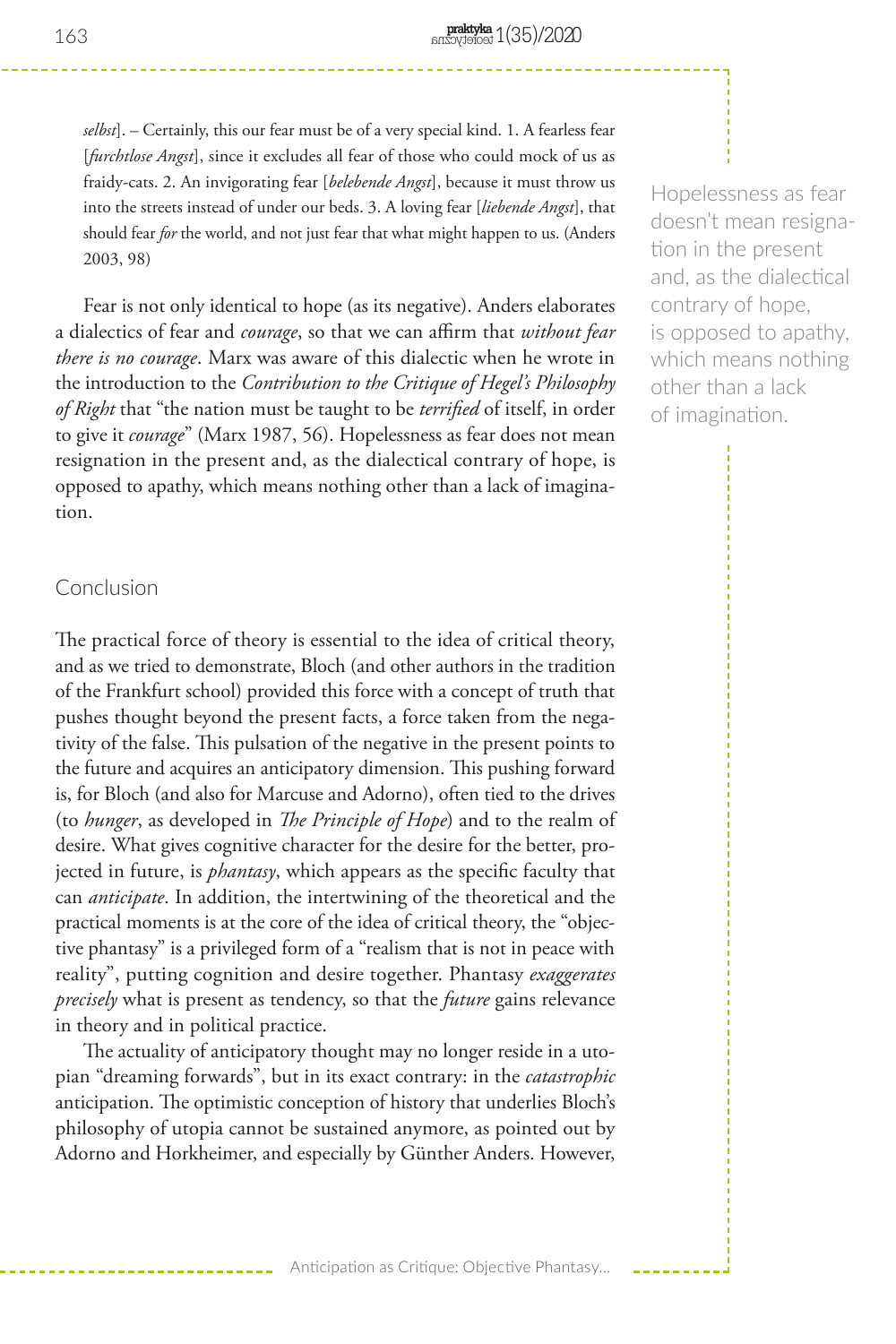even if the future is eclipsed, Blochian *objective phantasy* is to be saved, even if it needs to be turned upside down. Because theoretical anticipation in imagination, moved whether by hope or *Angst*, needs to become practical anticipation (that for Bloch meant nothing else but the Revolution), that requires *courage*: before the explosion, "the lighted fuse must be cut."

## **References**

- Adorno, Theodor. 1958. *Einführung in die Dialektik (1958)*. Suhrkamp: Frankfurt am Main.
	- ———. 1983. *Hegel: Three Studies*. Translated by Shierry Weber Nicholsen. Cambridge: The MIT Press.
	- ———. 2005. *Minima Moralia*. Translated by Edmund Jephcott. London: Verso.
	- ———. 2007. *Negative Dialectics*. Translated by E. B. Ashton. New York: Continuum.
- Adorno, Theodor, and Max Horkheimer. 2002. *Dialectics of Enlightenment*. Translated by Edmund Jephcott. Stanford: Stanford University Press.
- Anders, Günther. 1987. *Gewalt ja oder nein. Eine notwendige Diskussion*. München: Knaur.
	- ———. 2003. *Die atomare Drohung*. München: Beck.
	- ———. 2010. *Die Antiquiertheit des Menschen I*. München: Beck.
- ———. 2013. *Die Antiquiertheit des Menschen II*. München: Beck.
- Arantes, Paulo. 2014. *O novo tempo do mundo: e outros estudos sobre a Era da Emergência*. São Paulo: Boitempo.
- Benjamin, Walter. 1972. *Gesammelte Schriften Band IV Kleine Prosa. Baudlaire-Übertragungen*. Frankfurt am Main: Suhrkamp.
- Bloch, Ernst. 1963. *Tübinger Einleitung in die Philosophie*. Frankfurt am Main: Suhrkamp.
	- ———. 1985a. *Tendenz-Latenz-Utopie*. Frankfurt am Main: Suhrkamp.
	- ———. 1985b. *Philosophische Aufsätze zur objektiven Phantasie*. Frankfurt am Main: Suhrkamp.
	- ———. 1996. *The Principle of Hope*. Translated by Neville Plaice, Stephen Plaice and Paul Knight. Cambridge: The MIT Press.
- Habermas, Jürgen. 1985. *Die neue Unübersichtlichkeit*. Frankfurt am Main: Suhrkamp.

———. 1995. *Die Normalität einer Berliner Republik*. Frankfurt am Main: Suhrkamp.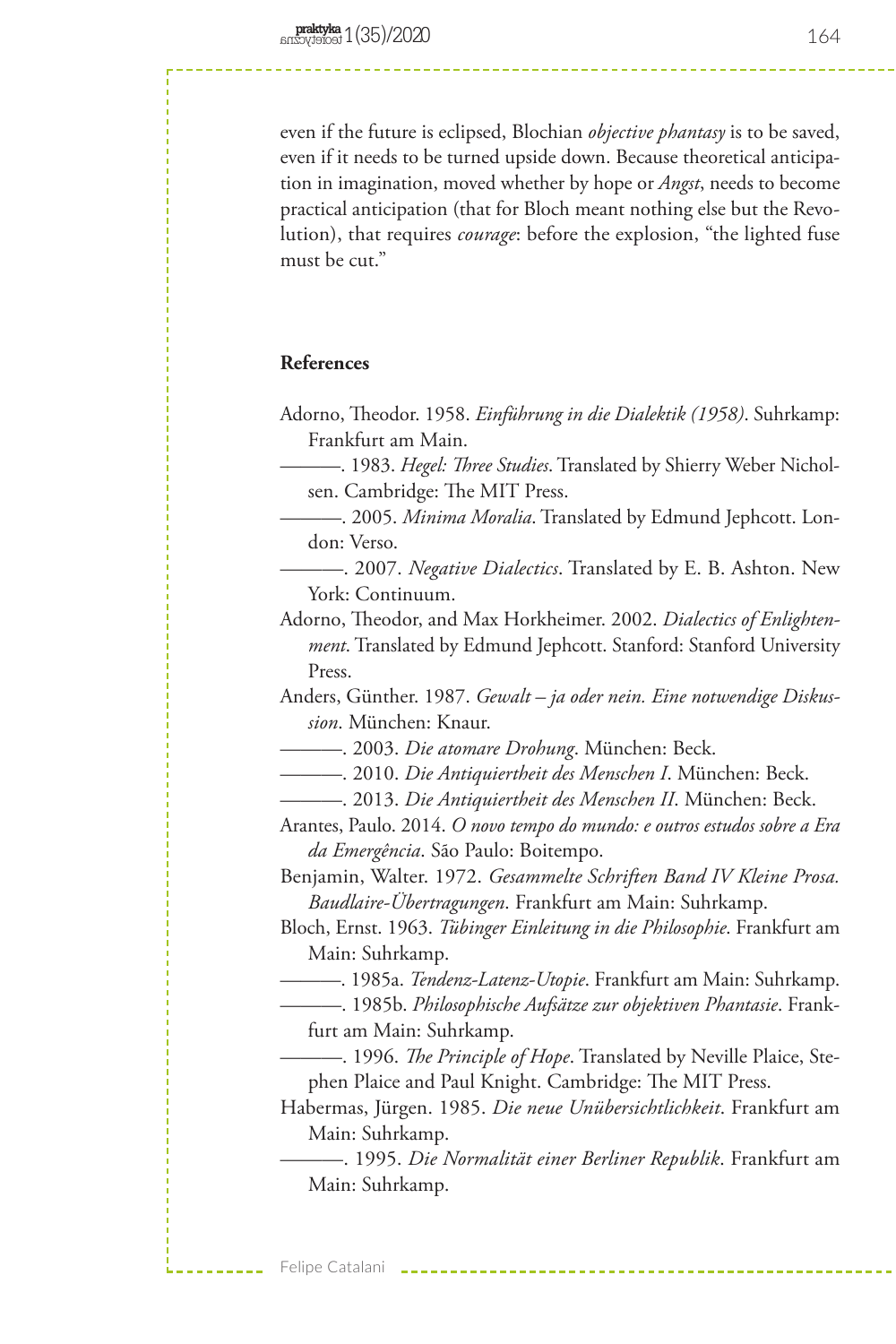Hegel, G. W. F. 2010a. *Encyclopedia of the Philosophical Sciences in Basic Outline*. Translated by Klaus Brinkmann and Daniel O. Dahlstrom. Cambridge: Cambridge University Press.

———. 2010b. *Science of Logic*. Translated by George di Giovanni. Cambridge: Cambridge University Press.

———. 2012. *Phenomenology of Spirit*. Translated by Terry Pinkard. Cambridge: Cambridge University Press.

Heidegger, Martin. 2011. *Seminare Hegel-Schelling.* Frankfurt am Main: Vittorio Klostermann.

Horkheimer, Max. 1988. *Gesammelte Schriften in neunzehn Bänden. Band 14. Nachgelassene Schriften*. Frankfurt am Mein: Fischerverlage.

Jordão Machado, Carlos Eduardo. 2016. *Um capitulo da história da modernidade estética: debate sobre o expressionismo*. São Paulo: Ed. Unesp.

- Kervégan, Jean-François. 2011. *Que faire de Carl Schmitt?*. Paris: Gallimard.
- Krahl, Hans Jürgen. 1971. *Konstitution und Klassenkampf.* Frankfurt am Main: Verlag Neue Kritik.
- Löwy, Michael. 2009. "Ernst Bloch & Theodor Adorno: Luzes do Romantismo". *Cadernos CeMarx*, no. 6: 11–28.
- Marcuse, Herbert. 1932. *Hegels Ontologie und die Grundlegung einer Theorie der Geschichtlichkeit*. Frankfurt am Main: Vittorio Klostermann Verlag.

———. 1941. *Reason and Revolution. Hegel and the Rise of Social Theory*. London: Routledge.

———. 1974. *Eros and civilization. A Philosophical Inquiry into Freud.* Boston: Beacon Press.

———. 2009. *Negations*. London: MayFly.

- Marx, Karl. 1987. "Contribution to the Critique of Hegel's Philosophy of Right: Introduction". Translated by Yuri Sdobnikov. In *The Marx- -Engels Reader*, edited by Robert C. Tucker, 53-65. New York: Norton and Company.
- Minkowski, Eugene. 1970. *Lived time: Phenomenological and Psychopathological Studies*. Evanston: Northwestern University Press.
- Rehmann, Jan. 2012. "Antizipation". In *Bloch-Wörterbuch*, edited by Beat Dietschy, Doris Zeilinger, Rainer Zimmermann, 3–13. Berlin: De Gruyter.

Safatle, Vladimir. 2015. *O circuito dos afetos*. São Paulo: Cosac Naify.

- Scheible, Hartmut. 2012. *Kritische Ästhetik: Von Kant bis Adorno*. Würzburg: Königshausen & Neumann.
- Spinoza, Benedict. 1996. *Ethics*. Translated by Edwin Curley. London: Penguin.